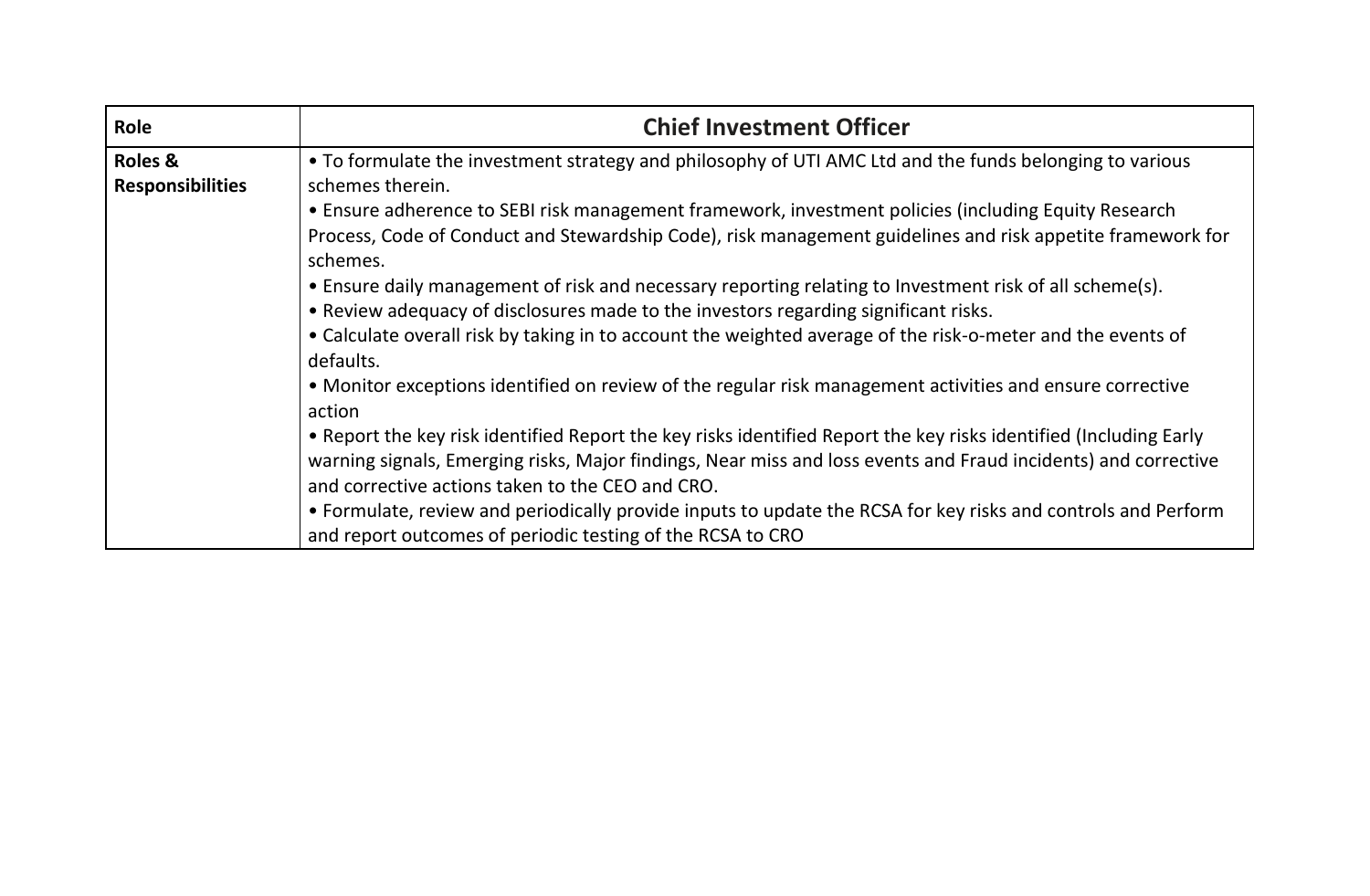| Role                    | <b>Chief Risk Officer</b>                                                                                               |
|-------------------------|-------------------------------------------------------------------------------------------------------------------------|
| <b>Roles &amp;</b>      | • Ensure all risk related policies are defined, reviewed, and updated periodically and placed at the relevant risk      |
| <b>Responsibilities</b> | management committee for approval.                                                                                      |
|                         | • Responsible for implementation and governance of Risk Management Framework ("RMF") across Asset                       |
|                         | Management Company ("AMC") and Mutual Fund Schemes                                                                      |
|                         | • Review and suggest changes to the risk appetite and risk metrics for AMC and scheme                                   |
|                         | • Review specific responsibility of management of risk.                                                                 |
|                         | • CRO shall be part of Risk Management Committee                                                                        |
|                         | • Identify, assess and estimate emerging risks and their possible impact on AMC and mutual fund schemes                 |
|                         | • There is a DoP approved by the Board of AMC for risk management by CRO covering the following:                        |
|                         | Daily risk management                                                                                                   |
|                         | Daily risk reporting                                                                                                    |
|                         | Corrective actions at the level of Fund manager, CIO and CEO.                                                           |
|                         | . Put in place mechanism for reporting to CEO - Including outcomes for risk management function on monthly              |
|                         | basis.                                                                                                                  |
|                         | . Put in place mechanism for risk reporting at least on a quarterly basis to the board of AMC, trustees and RMCs,       |
|                         | covering all risks including risk metrics, escalation of material risk related incidents, timely and corrective actions |
|                         | taken, if any.                                                                                                          |
|                         | . Report existing and emerging risks associated with the MF and AMC activities in a structured manner to CEO,           |
|                         | Board Risk Management Committee of the AMC and Trustee                                                                  |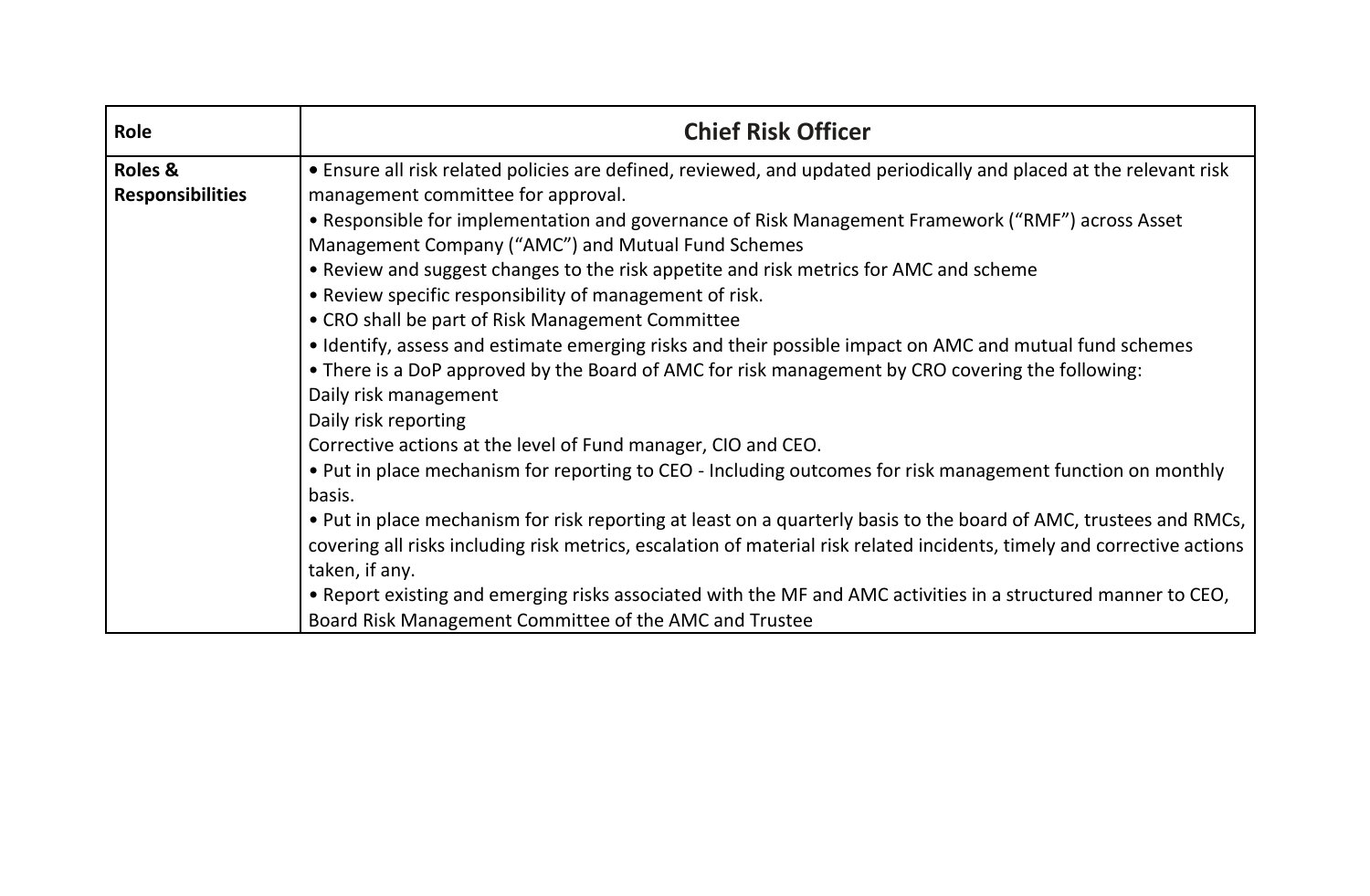| Role                    | <b>Head - Equity</b>                                                                                              |
|-------------------------|-------------------------------------------------------------------------------------------------------------------|
| <b>Roles &amp;</b>      | • Overall in charge of planning, strategy and execution of Equity funds of the AMC and also of the Research       |
| <b>Responsibilities</b> | Team.                                                                                                             |
|                         | • Daily morning meetings, discussion of companies under coverage of Research.                                     |
|                         | • Ensure adherence to SEBI risk management framework, investment policies (including Equity Research              |
|                         | Process, Code of Conduct and Stewardship Code), risk management guidelines and risk appetite framework for        |
|                         | schemes.                                                                                                          |
|                         | • Ensure daily management of risk and necessary reporting relating to Investment risk of the scheme(s).           |
|                         | • Review adequacy of disclosures made to the investors regarding significant risks.                               |
|                         | • Monitor exceptions identified on review of the regular risk management activities and ensure corrective action  |
|                         | • Report the key risk identified Report the key risks identified Report the key risks identified (Including Early |
|                         | warning signals, Emerging risks, Major findings, Near miss and loss events and Fraud incidents) and corrective    |
|                         | and corrective actions taken to the CIO.                                                                          |
|                         | • Formulate, review and periodically provide inputs to update the RCSA for key risks and controls and Perform     |
|                         | and report outcomes of periodic testing of the RCSA to CRO                                                        |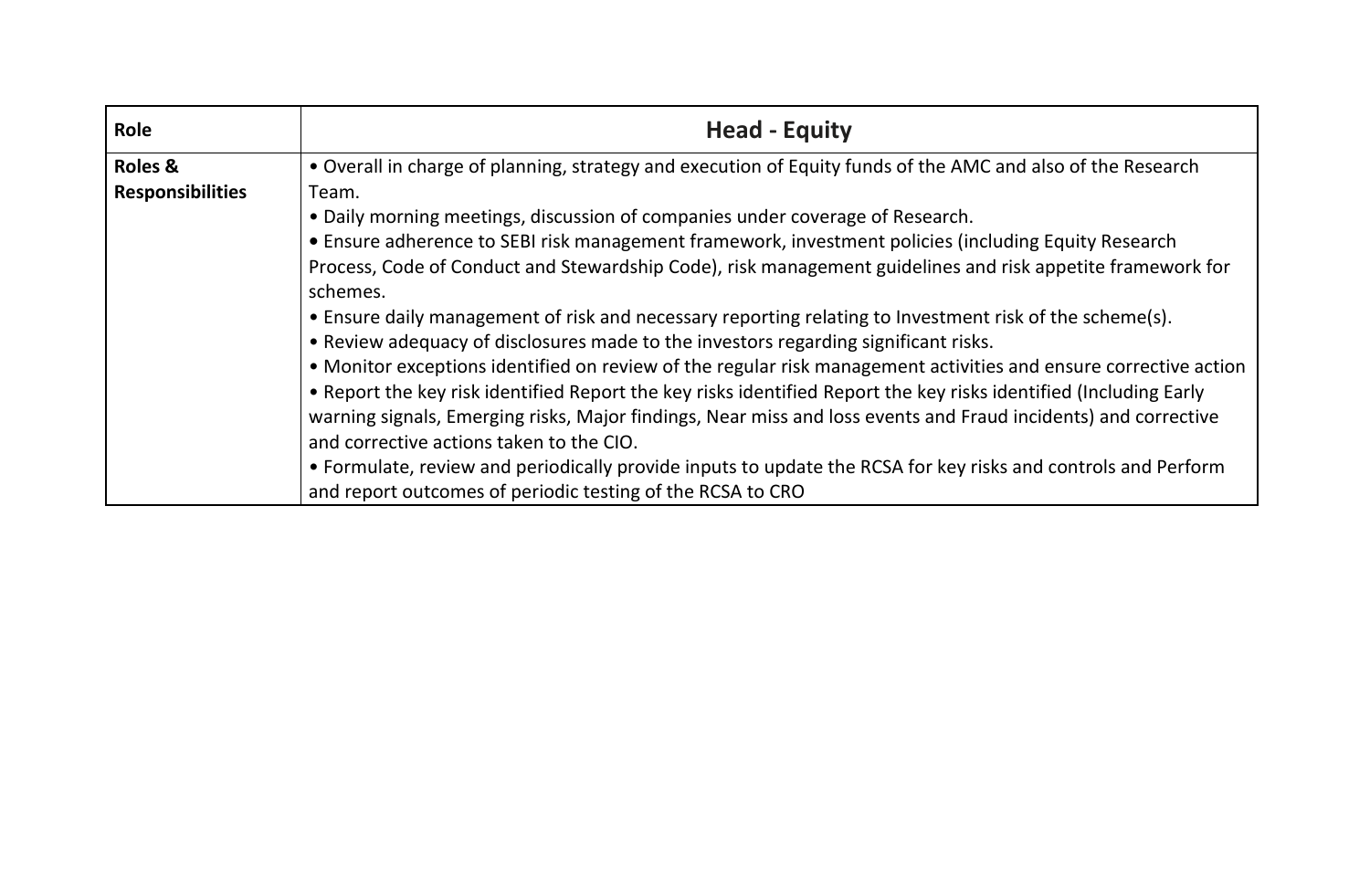| <b>Role</b>                                   | Head – Fixed Income                                                                                                                                                                                                                                                                                                                                                                                                                                                                                                                                                                                                                                                                                                                                                                                                                                                                                                                                                                                                                                                                                                                                                                                                                                                                                                                                                            |
|-----------------------------------------------|--------------------------------------------------------------------------------------------------------------------------------------------------------------------------------------------------------------------------------------------------------------------------------------------------------------------------------------------------------------------------------------------------------------------------------------------------------------------------------------------------------------------------------------------------------------------------------------------------------------------------------------------------------------------------------------------------------------------------------------------------------------------------------------------------------------------------------------------------------------------------------------------------------------------------------------------------------------------------------------------------------------------------------------------------------------------------------------------------------------------------------------------------------------------------------------------------------------------------------------------------------------------------------------------------------------------------------------------------------------------------------|
| <b>Roles &amp;</b><br><b>Responsibilities</b> | • To manage the funds under the Fixed Income schemes: preparing strategy, taking decisions on asset<br>allocation, portfolio creation and individual investments.<br>• Mentoring and building the team. Assign responsibilities, provide guidance and monitor progress.<br>• Ensuring adherence to investment policies and guidelines by Fund Managers.<br>• Ensure adherence to SEBI risk management framework, investment policies (including Equity Research Process,<br>Code of Conduct and Stewardship Code), risk management guidelines and risk appetite framework for schemes.<br>• Ensure daily management of risk and necessary reporting relating to Investment risk of the scheme(s).<br>• Review adequacy of disclosures made to the investors regarding significant risks.<br>• Monitor exceptions identified on review of the regular risk management activities and ensure corrective action<br>• Report the key risk identified Report the key risks identified Report the key risks identified (Including Early<br>warning signals, Emerging risks, Major findings, Near miss and loss events and Fraud incidents) and corrective<br>and corrective actions taken to the CIO.<br>• Formulate, review and periodically provide inputs to update the RCSA for key risks and controls and Perform<br>and report outcomes of periodic testing of the RCSA to CRO |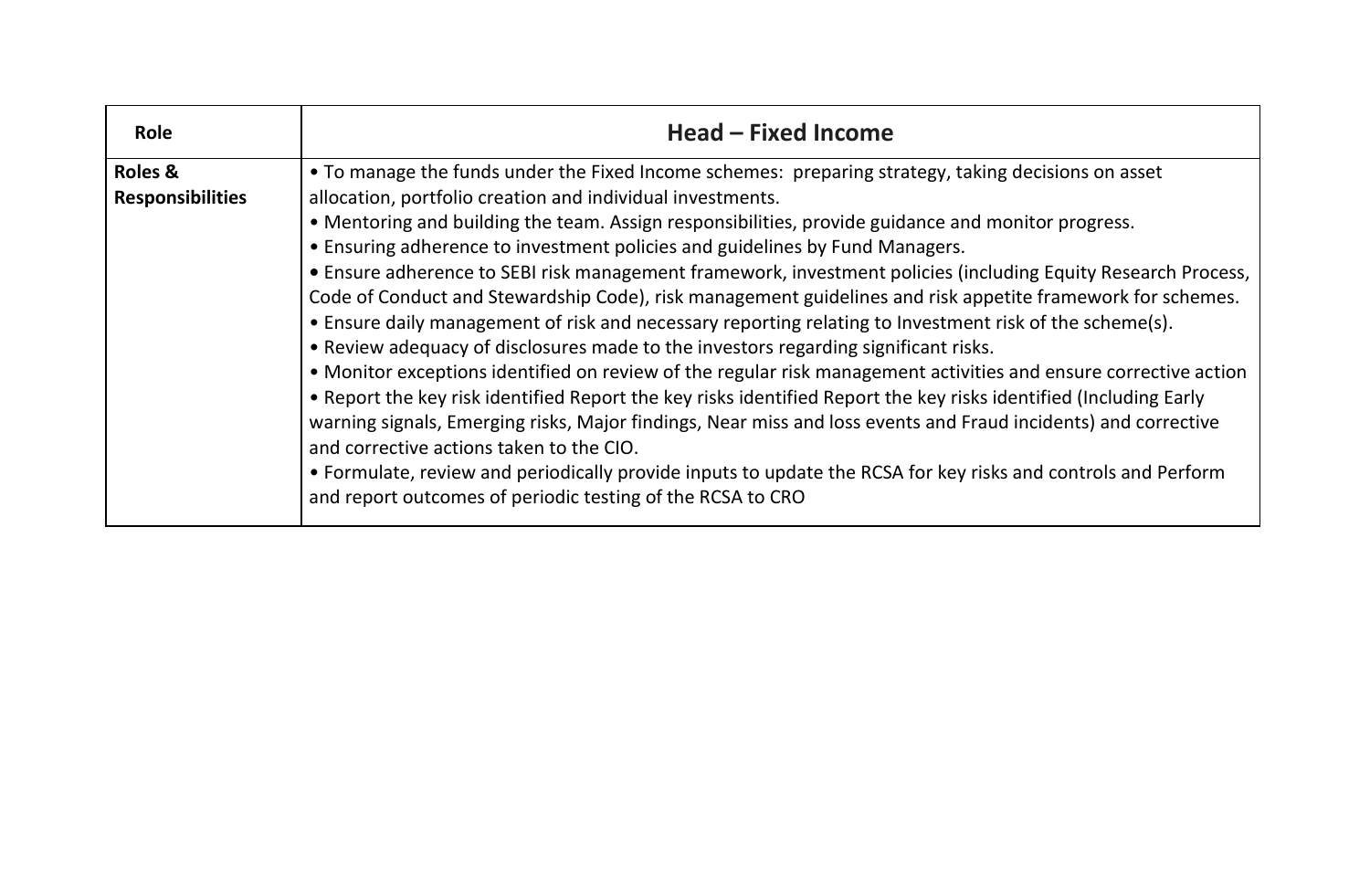| <b>Role</b>                                   | <b>Head – Dealing</b>                                                                                                                                                                                                                                                                                                                                                                                                                                                                                                                                                                                                                                                                                                                                                                                                                                                                                                                                                                                                                                                                                                                                                          |
|-----------------------------------------------|--------------------------------------------------------------------------------------------------------------------------------------------------------------------------------------------------------------------------------------------------------------------------------------------------------------------------------------------------------------------------------------------------------------------------------------------------------------------------------------------------------------------------------------------------------------------------------------------------------------------------------------------------------------------------------------------------------------------------------------------------------------------------------------------------------------------------------------------------------------------------------------------------------------------------------------------------------------------------------------------------------------------------------------------------------------------------------------------------------------------------------------------------------------------------------|
| <b>Roles &amp;</b><br><b>Responsibilities</b> | • To oversee execution of deals in equity, Debt, money market, primary market and ensure that they are in<br>compliance with the statutory guidelines and as per the directions of fund managers, and that trades are carried<br>out to realize the maximum returns to UTI, and that the risk is contained within the stipulated guidelines.<br>• Ensure adherence to investment policies (including Order Management and Execution Policy & Broker<br>empanelment and business distribution Policy) and risk management guidelines<br>• Monitor exceptions identified on review of the regular risk management activities and ensure corrective action<br>• Report the key risks identified Report the key risks identified (Including Early warning signals, Emerging risks,<br>Major findings, Near miss and loss events and Fraud incidents) and corrective actions taken to the CRO and CIO.<br>• Monitor the activities of outsourced service providers, including custodian and bankers<br>• Formulate, review and periodically provide inputs to update the RCSA for key risks and controls, and perform<br>and report outcomes of periodic testing of the RCSA to CRO |
|                                               | • Ensure adherence to the SEBI risk management framework.                                                                                                                                                                                                                                                                                                                                                                                                                                                                                                                                                                                                                                                                                                                                                                                                                                                                                                                                                                                                                                                                                                                      |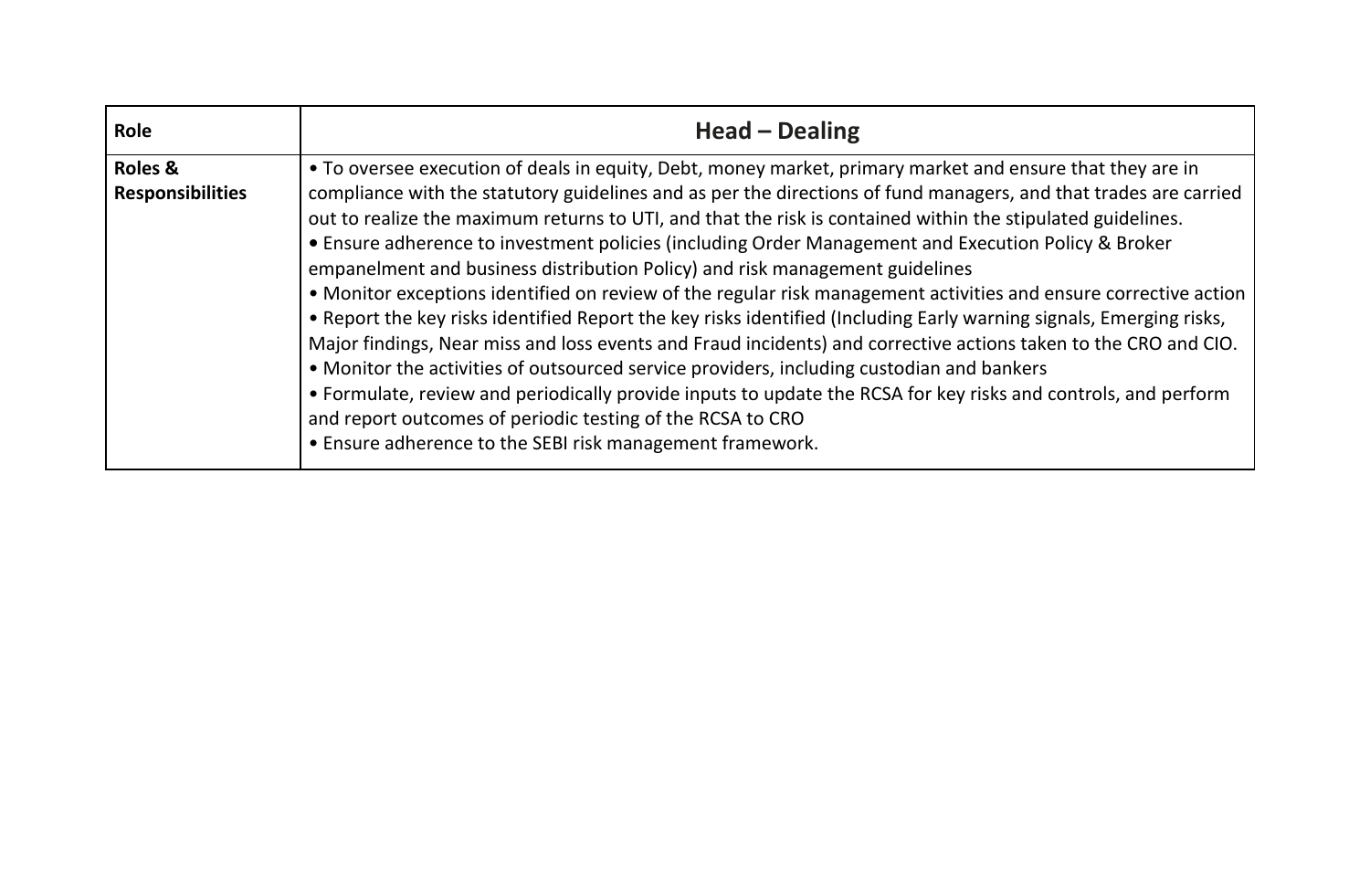| Role                                          | $Head - PMS$                                                                                                                                                                                                                                                                                                                                                                                                                                                                                                                                                                                                                                                                                                                                                                                                                                                                                                                                                                         |
|-----------------------------------------------|--------------------------------------------------------------------------------------------------------------------------------------------------------------------------------------------------------------------------------------------------------------------------------------------------------------------------------------------------------------------------------------------------------------------------------------------------------------------------------------------------------------------------------------------------------------------------------------------------------------------------------------------------------------------------------------------------------------------------------------------------------------------------------------------------------------------------------------------------------------------------------------------------------------------------------------------------------------------------------------|
| <b>Roles &amp;</b><br><b>Responsibilities</b> | • Management of funds under our purview (Debt and Hybrid). Fund Management involves portfolio Asset /<br>Security allocation as per desired objective, interacting and dealing with Brokers/Market participants, Security<br>research, and other market participants.<br>. Ensuring that various investment restrictions and other provisions relating to investments, laid down by SEBI,<br>Internal Audit and covered under scheme provisions are adhered to.<br>• Monitoring company / sector performance, visits companies, decides on asset resource allocation & stock<br>selection with regard to the funds managed.<br>• Monitor exceptions identified on review of the regular risk management activities and ensure corrective action<br>as per delegation of powers.<br>• Report the key risks identified (Including Early warning signals, Emerging risks, Major findings, Near miss and<br>loss events and Fraud incidents) and corrective actions taken to CRO and CEO |
|                                               | . Defining specific responsibility regarding risk management of key personnel reporting to them.<br>• Maintaining risk level as per the risk metric.<br>• Ensure adherence to the SEBI risk management framework and relevant policies framed thereunder                                                                                                                                                                                                                                                                                                                                                                                                                                                                                                                                                                                                                                                                                                                             |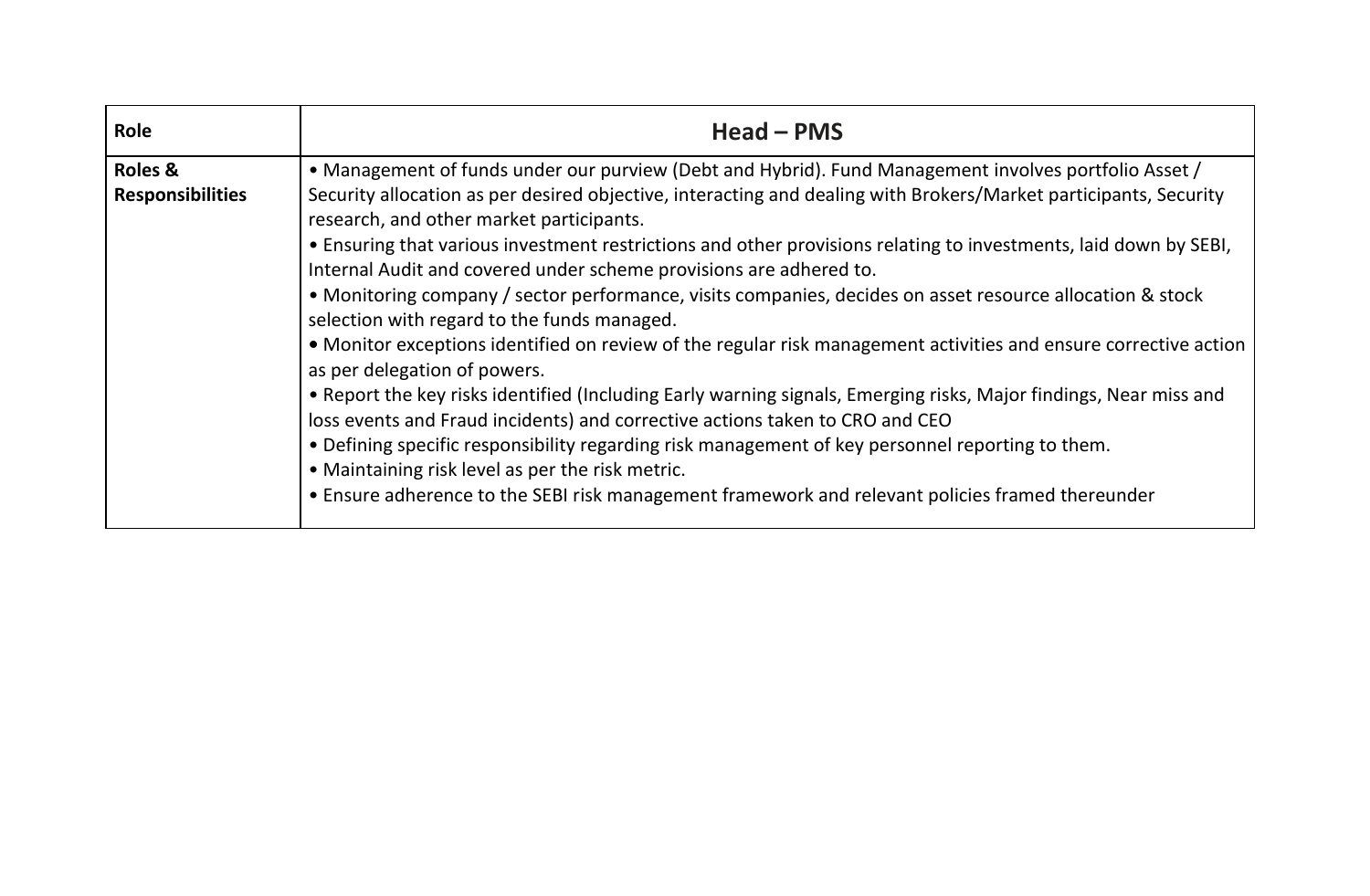| Role                    | Head – Sales                                                                                                                                                                                                                                                                                                                                                                                                                                                                                                                                                                                                                                                                                                                                                                                                                                                                                                           |
|-------------------------|------------------------------------------------------------------------------------------------------------------------------------------------------------------------------------------------------------------------------------------------------------------------------------------------------------------------------------------------------------------------------------------------------------------------------------------------------------------------------------------------------------------------------------------------------------------------------------------------------------------------------------------------------------------------------------------------------------------------------------------------------------------------------------------------------------------------------------------------------------------------------------------------------------------------|
| <b>Roles &amp;</b>      | • Lead, direct and control the entire sales function so that policies, procedures and activities meet the                                                                                                                                                                                                                                                                                                                                                                                                                                                                                                                                                                                                                                                                                                                                                                                                              |
| <b>Responsibilities</b> | organisation's short & long-term business objectivies, comply with regulations and standards and protect the<br>organisation's public regulation.<br>• Monitor the distribution channels and miss-selling incidents reported such as -<br>Number of mis-selling incidents<br>Negative comments in the inspection report relating to distribution<br>Analysis of the portfolio of investors e.g. nature of investments vis-à-vis risk appetite of investor<br>• Monitor exceptions identified on review of the regular risk management activities and ensure corrective action<br>as per delegation of powers.<br>• Report the key risks identified (Including Early warning signals, Emerging risks, Major findings, Near miss and<br>loss events and Fraud incidents) and corrective actions taken to CRO and CEO<br>. Defining specific responsibility regarding risk management of key personnel reporting to them. |
|                         | • Maintaining risk level as per the risk metric.<br>• Ensure adherence to the SEBI risk management framework and relevant policies framed thereunder                                                                                                                                                                                                                                                                                                                                                                                                                                                                                                                                                                                                                                                                                                                                                                   |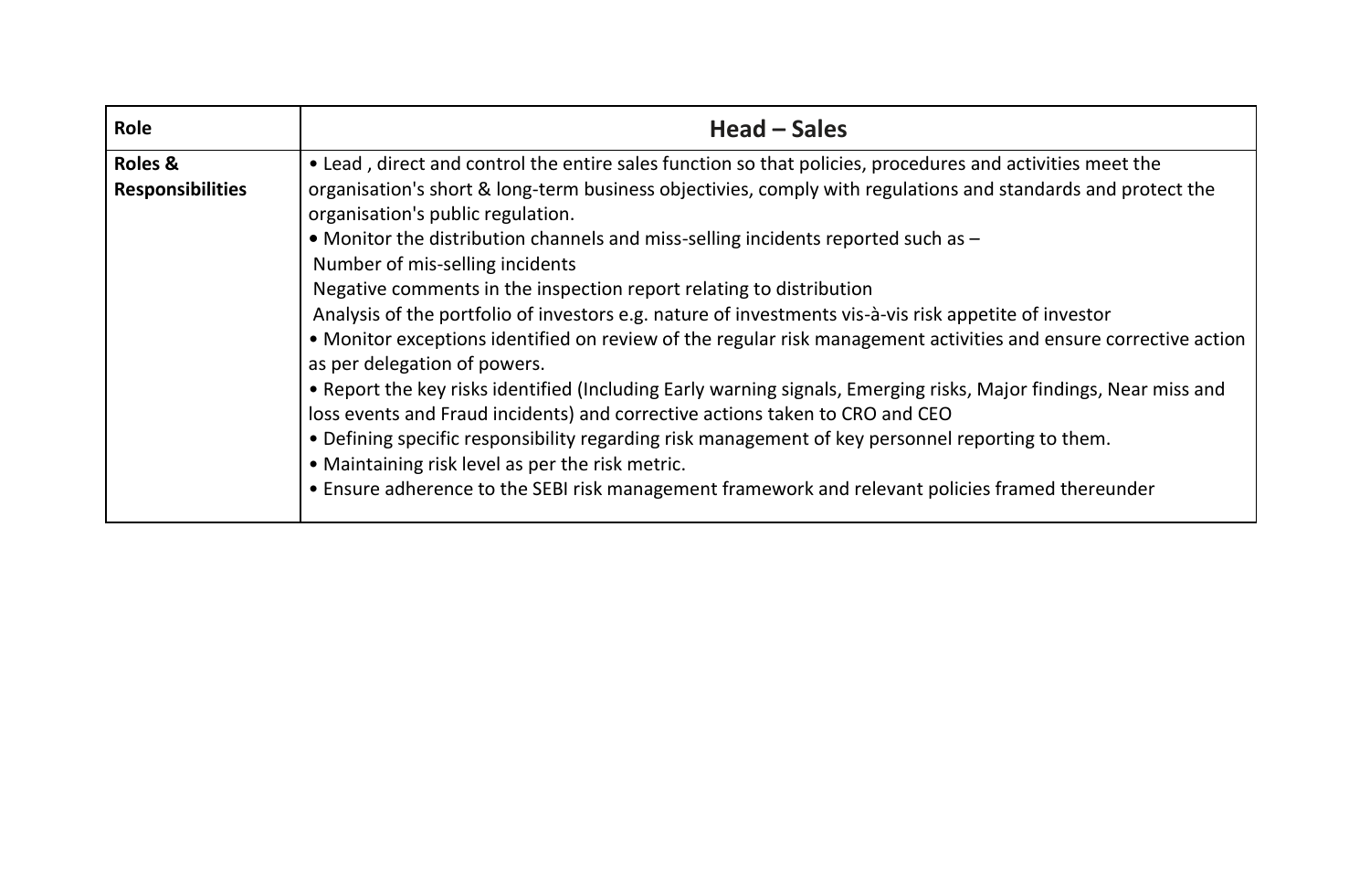| <b>Role</b>                        | <b>Chief Financial Officer</b>                                                                                                                                                                                                                                                                                                                                                                                                                                                                                                                                                                                                                                                                                                                                                                                |
|------------------------------------|---------------------------------------------------------------------------------------------------------------------------------------------------------------------------------------------------------------------------------------------------------------------------------------------------------------------------------------------------------------------------------------------------------------------------------------------------------------------------------------------------------------------------------------------------------------------------------------------------------------------------------------------------------------------------------------------------------------------------------------------------------------------------------------------------------------|
| Roles &<br><b>Responsibilities</b> | • Leads AMC finance & accounts by undertaking financial analysis in such areas as forecasting, budgeting,<br>engaging in cost reduction analysis, and reviewing operational performance.<br>• Monitor exceptions identified on review of the regular risk management activities and ensure corrective action<br>as per delegation of powers.<br>. Report the key risks identified (Including Early warning signals, Emerging risks, Major findings, Near miss and<br>loss events and Fraud incidents) and corrective actions taken to CRO and CEO<br>. Defining specific responsibility regarding risk management of key personnel reporting to them.<br>• Maintaining risk level as per the risk metric.<br>• Ensure adherence to the SEBI risk management framework and relevant policies framed thereunder |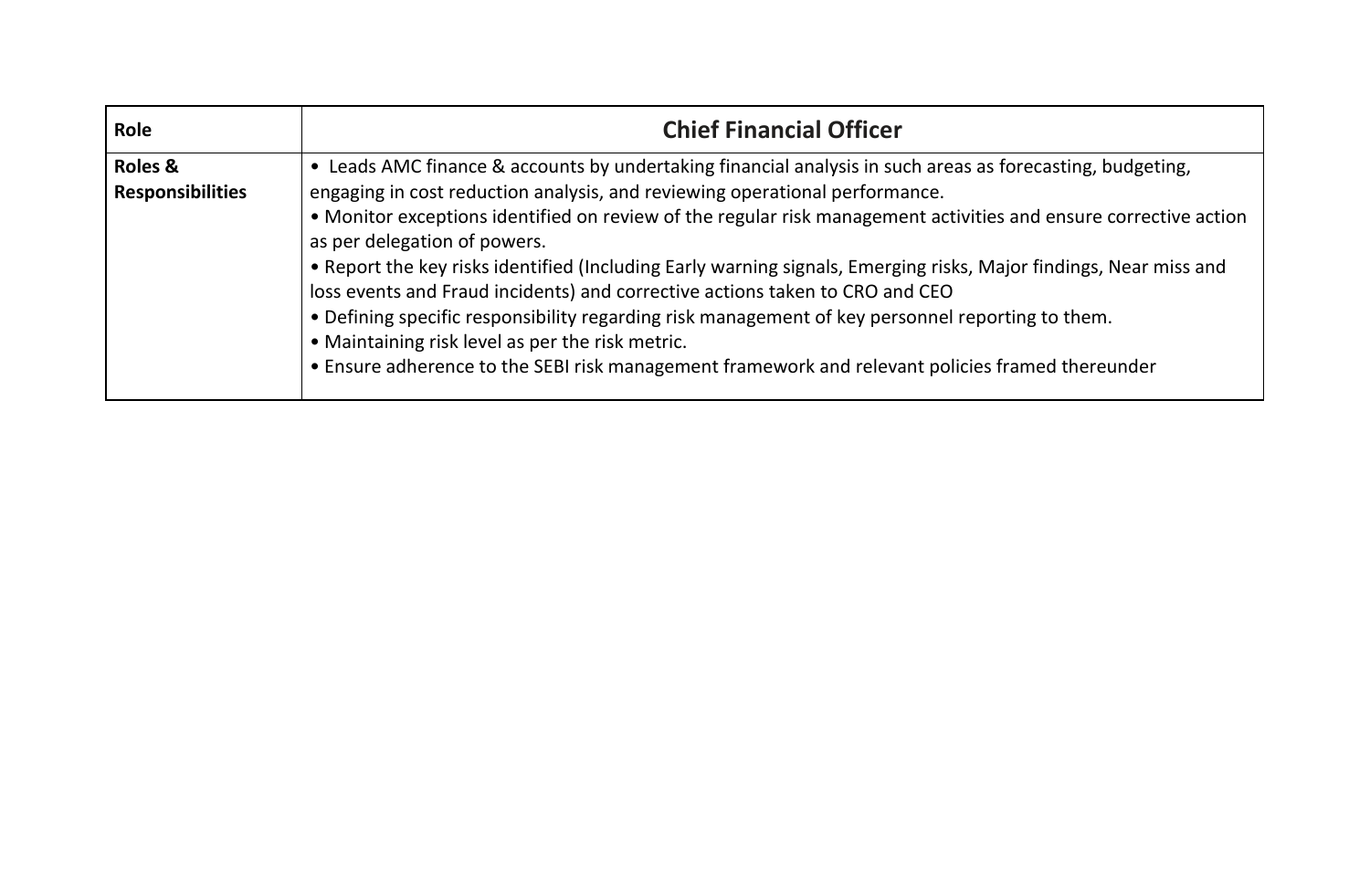| Role                                          | <b>Head-Human Resources</b>                                                                                                                                                                                                                                                                                                                                                                                                                                                                                                                                                                                                                                                                                                                                                                                                                                                                                                                                                                                                                                                                                                                                                                                                                                                                                                                                                                                                                                                                                                                                                                                             |
|-----------------------------------------------|-------------------------------------------------------------------------------------------------------------------------------------------------------------------------------------------------------------------------------------------------------------------------------------------------------------------------------------------------------------------------------------------------------------------------------------------------------------------------------------------------------------------------------------------------------------------------------------------------------------------------------------------------------------------------------------------------------------------------------------------------------------------------------------------------------------------------------------------------------------------------------------------------------------------------------------------------------------------------------------------------------------------------------------------------------------------------------------------------------------------------------------------------------------------------------------------------------------------------------------------------------------------------------------------------------------------------------------------------------------------------------------------------------------------------------------------------------------------------------------------------------------------------------------------------------------------------------------------------------------------------|
| <b>Roles &amp;</b><br><b>Responsibilities</b> | • Establish HR as a strategic constituent of the overall business process.<br>• Responsible to develop a strategic human capital plan that ensures Executive Compensation, Professional<br>Development, Executive Recruitment and Retention are all aligned with the Company's Strategic objectives and<br>goals.<br>• Responsible for integrating HR policies into the company and co-ordinating succession planning.<br>• Develope a positive Employer Brand.<br>• Establish a culture that fosters high performance and commitment.<br>• Responsible to provide a comprehensive HR framework to ensure the human resources within the organization<br>achieve strategic business outcomes.<br>• Adequate backup and succession plan for key positions and key people, to ensure that at no point of time the<br>AMC is deprived of the services of any Key Managerial Person (KMP).<br>. Ensure that risk related KRAs are defined for CXOs and one level below CXO as required by the SEBI RMF<br>• Monitor exceptions identified on review of the regular risk management activities and ensure corrective action<br>as per delegation of powers.<br>• Report the key risks identified (Including Early warning signals, Emerging risks, Major findings, Near miss and<br>loss events and Fraud incidents) and corrective actions taken to CRO and CEO<br>. Defining specific responsibility regarding risk management of key personnel reporting to them.<br>• Maintaining risk level as per the risk metric.<br>• Ensure adherence to the SEBI risk management framework and relevant policies framed thereunder |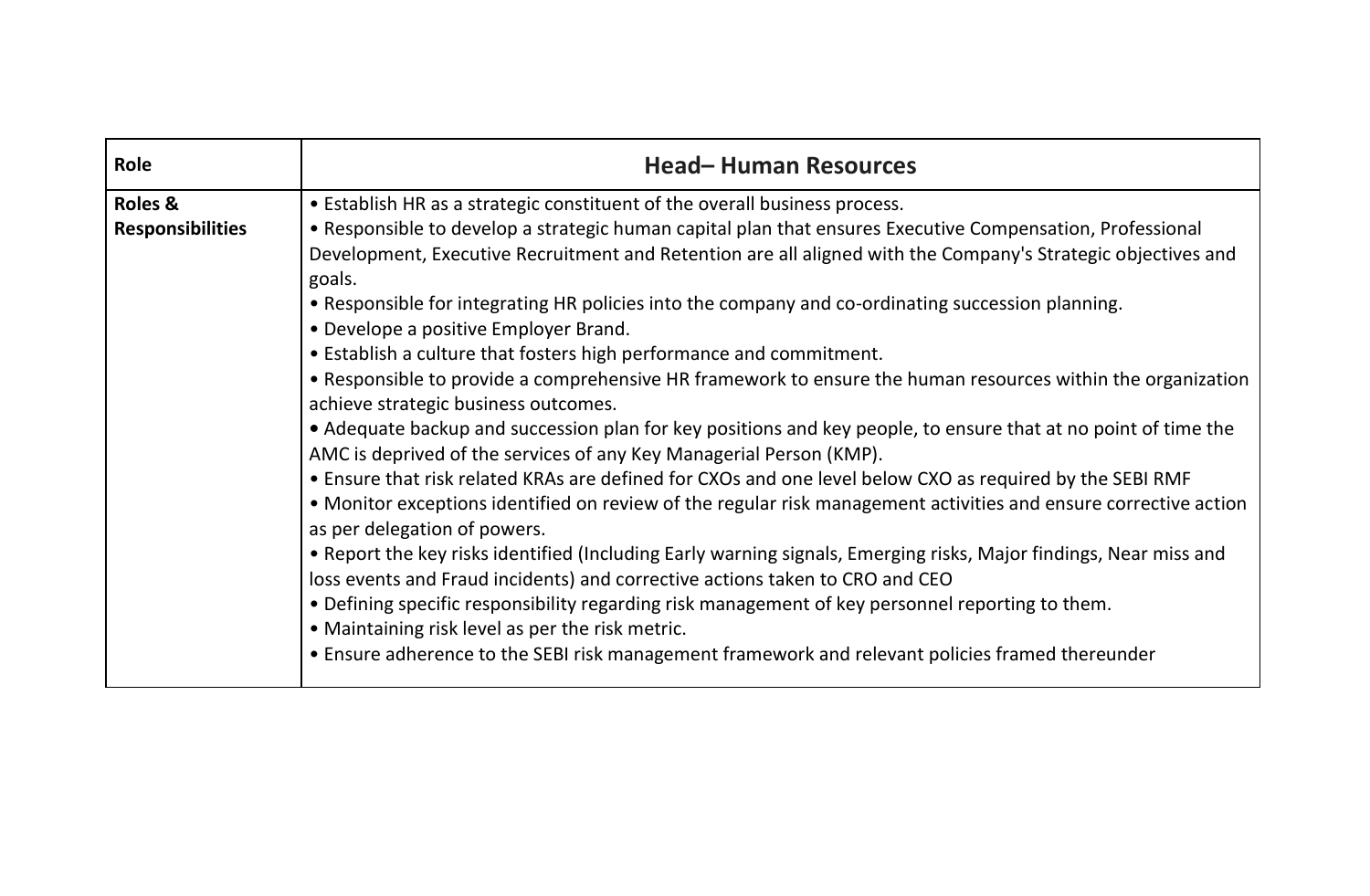| Role                    | <b>Head - Marketing</b>                                                                                                                          |
|-------------------------|--------------------------------------------------------------------------------------------------------------------------------------------------|
| <b>Roles &amp;</b>      | . To design and drive corporate marketing/communication, alignment of brand strategy and build consensus for                                     |
| <b>Responsibilities</b> | internal & external stakeholders and monitor the same on consistency and content.                                                                |
|                         | • 3 components of the role :                                                                                                                     |
|                         | Strategic - guiding framework for brand/ market planning, innovation, developmental etc.                                                         |
|                         | - Operational - Delivering on the operating plans                                                                                                |
|                         | - Developmental - Team / capability etc.                                                                                                         |
|                         | • Implementation of a 'new product approval' process to ensure that all functions have the systems, people,                                      |
|                         | processes to support a new product                                                                                                               |
|                         | • Monitor exceptions identified on review of the regular risk management activities and ensure corrective action<br>as per delegation of powers. |
|                         | . Report the key risks identified (Including Early warning signals, Emerging risks, Major findings, Near miss and loss                           |
|                         | events and Fraud incidents) and corrective actions taken to CRO and CEO                                                                          |
|                         | . Defining specific responsibility regarding risk management of key personnel reporting to them.                                                 |
|                         | • Maintaining risk level as per the risk metric.                                                                                                 |
|                         | • Ensure adherence to the SEBI risk management framework and relevant policies framed thereunder                                                 |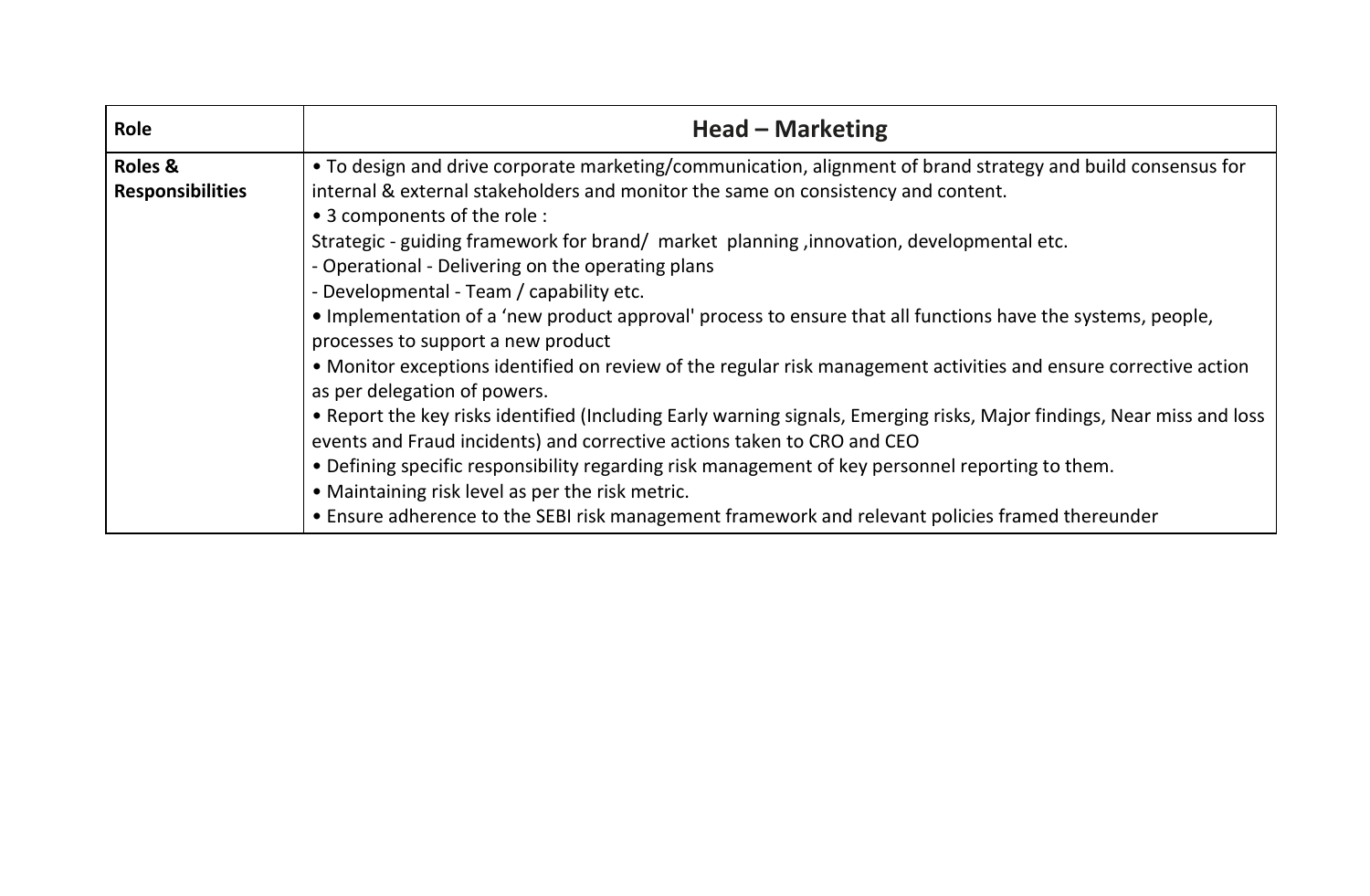| Role                    | <b>Head – Operations</b>                                                                                                                   |
|-------------------------|--------------------------------------------------------------------------------------------------------------------------------------------|
| <b>Roles &amp;</b>      | $\bullet$ Handling the Fund accounting, treasury and market operation (back office) including trade settlements of UTI                     |
| <b>Responsibilities</b> | Mutual Fund Schemes in a most efficient and cost effective methods.                                                                        |
|                         | $\bullet$ Handling all audits - Statutory, internal, System, SEBI, concurrent audits and all Banking arrangement with respect              |
|                         | to mobilization under UTI Mutual Fund Schemes and payment to Unit Holder.                                                                  |
|                         | $\bullet$ Supervise Operations to ensure world class service delivery through the R&T to Investors and intermediaries as per               |
|                         | SLA in compliance with regulatory requirements.                                                                                            |
|                         | • Ensure process efficiencies and laid down processes and promptly attend to Investor Complaints and Grievances.                           |
|                         | $\bullet$ Review the internal controls implemented and suggest improvement to minimize both unintentional and intentions<br>errors/actions |
|                         | $\bullet$ Monitor exceptions identified on review of the regular risk management activities and ensure corrective action                   |
|                         | • Report the key risks identified Report the key risks identified (Including Early warning signals, Emerging risks, Major                  |
|                         | findings, Near miss and loss events and Fraud incidents) and corrective actions taken to the Head-operations, CRO                          |
|                         | and CEO.                                                                                                                                   |
|                         | • Monitor the activities of outsourced service providers, including custodian and bankers                                                  |
|                         | $\bullet$ Formulate, review and periodically provide inputs to update the RCSA for key risks and controls, and perform and                 |
|                         | report outcomes of periodic testing of the RCSA to CRO                                                                                     |
|                         | $\bullet$ Ensure adherence to the SEBI risk management framework                                                                           |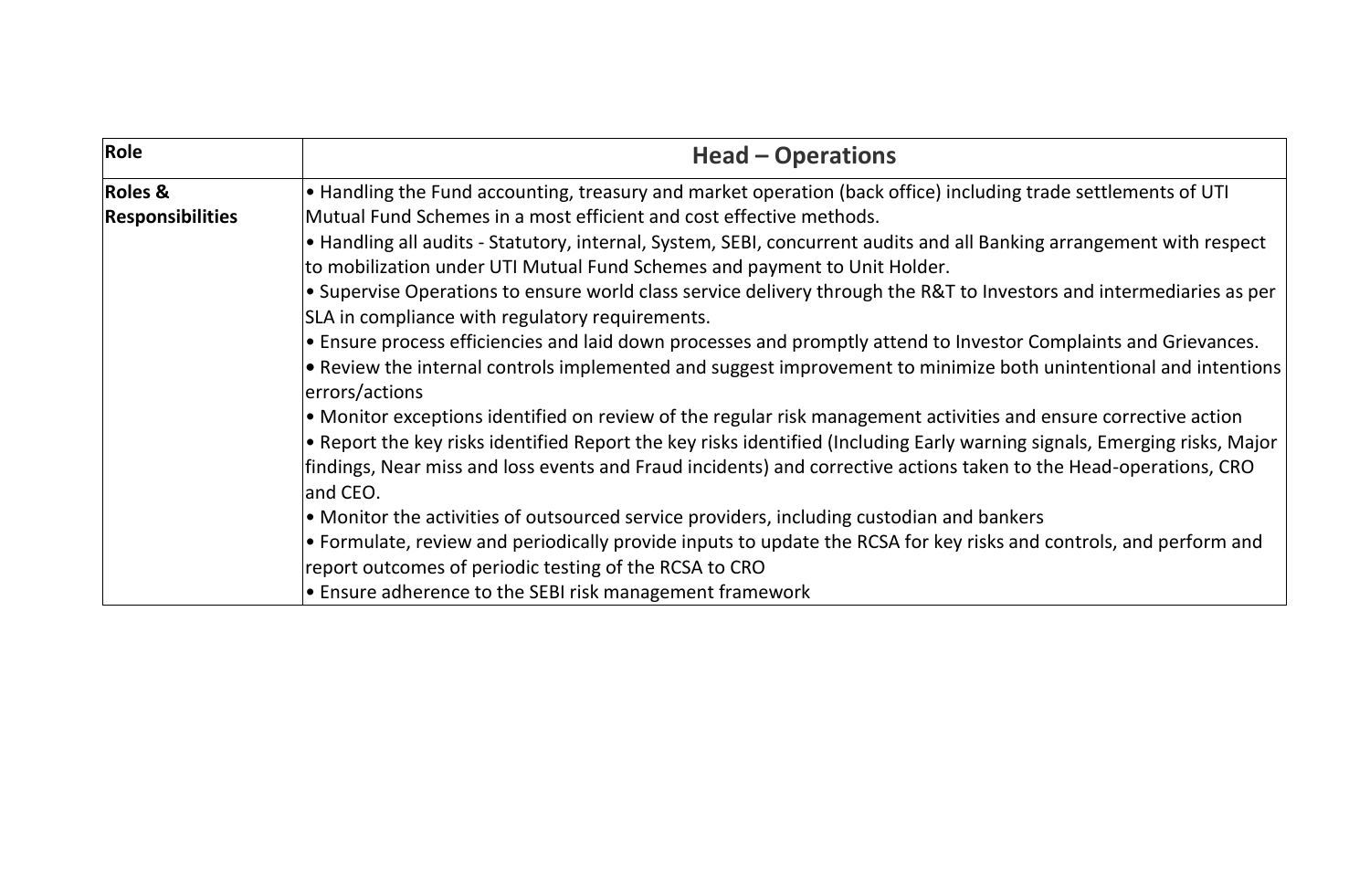| <b>Role</b>                                   | Head - Legal                                                                                                                                                                                                                                                                                                                                                                                                                                                                                                                                                                                                                                                                                                                                                                                                                                                                                                                                                                                                                                                                                                                                                                                                                                                                                                                                    |
|-----------------------------------------------|-------------------------------------------------------------------------------------------------------------------------------------------------------------------------------------------------------------------------------------------------------------------------------------------------------------------------------------------------------------------------------------------------------------------------------------------------------------------------------------------------------------------------------------------------------------------------------------------------------------------------------------------------------------------------------------------------------------------------------------------------------------------------------------------------------------------------------------------------------------------------------------------------------------------------------------------------------------------------------------------------------------------------------------------------------------------------------------------------------------------------------------------------------------------------------------------------------------------------------------------------------------------------------------------------------------------------------------------------|
| <b>Roles &amp;</b><br><b>Responsibilities</b> | • Lead, direct, and control legal activities to protect the UTI AMCs reputation and business interests and ensure it<br>complies with all relevant laws and regulations.<br>. Negotiating and settle commercial arrangements (e.g., loans, leases, purchase agreements, acquisitions,<br>divestitures) and draft and review legal documents that protect the organization's legal and business interests.<br>• Leading, directing, evaluating, and develop professional legal staff to ensure that the organization's legal<br>activities are conducted accurately, ethically and according to established guidelines.<br>• Ensure adherence to the SEBI risk management framework and relevant policies framed thereunder<br>• Monitor exceptions identified on review of the regular risk management activities and ensure corrective action<br>as per delegation of powers.<br>• Report the key risks identified (Including Early warning signals, Emerging risks, Major findings, Near miss and<br>loss events and Fraud incidents) and corrective actions taken to CRO and CEO<br>. Defining specific responsibility regarding risk management of key personnel reporting to them.<br>• Maintaining risk level as per the risk metric.<br>• Ensure adherence to the SEBI risk management framework and relevant policies framed thereunder |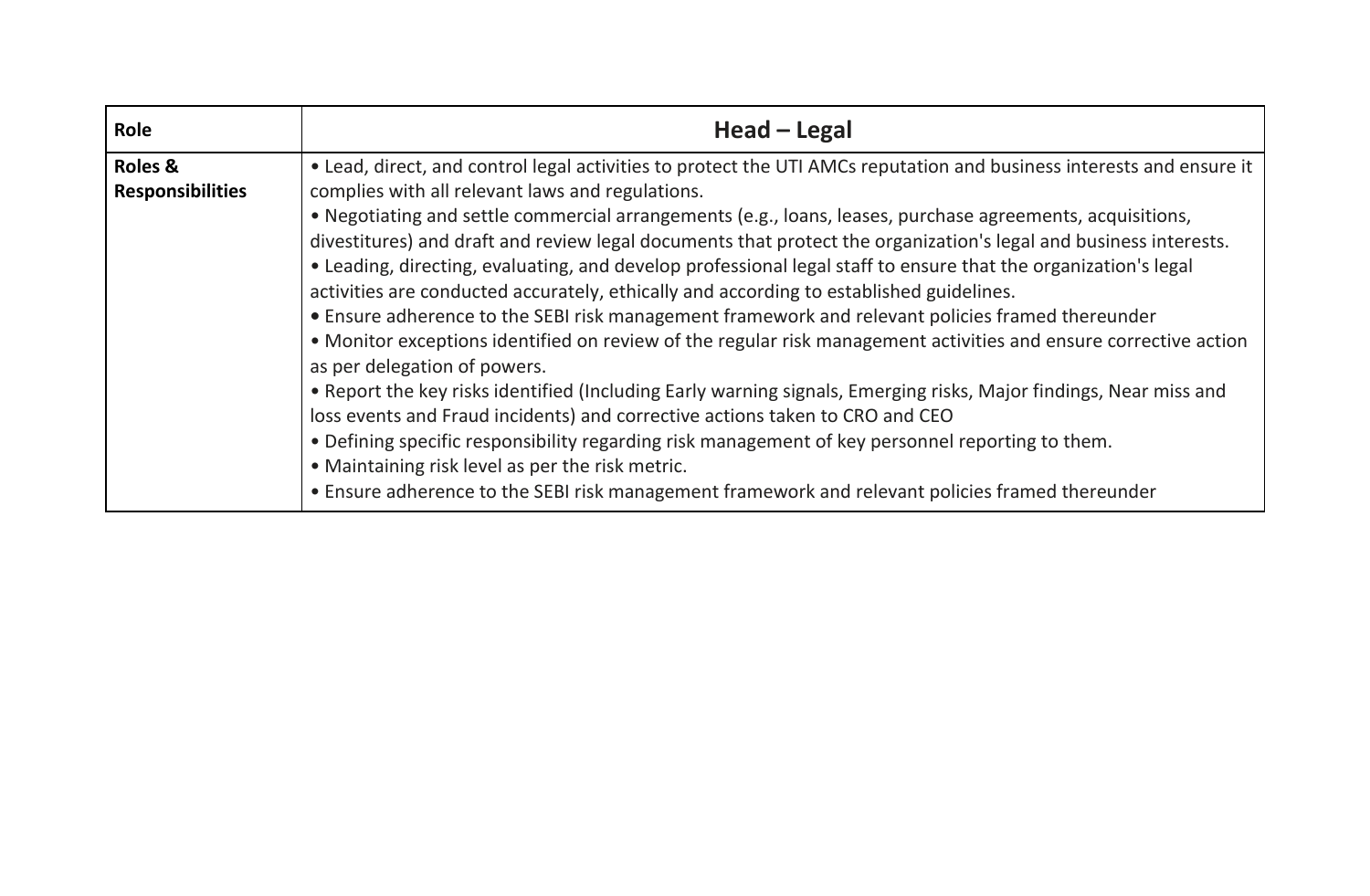| Role                    | <b>Head - Information Technology</b>                                                                                                                   |
|-------------------------|--------------------------------------------------------------------------------------------------------------------------------------------------------|
| <b>Roles &amp;</b>      | • Direct and manage computing and information technology plans, policies, programs for business and finance                                            |
| <b>Responsibilities</b> | data processing, computer services, network communications, and management information services to<br>accomplish corporate goals and objectives.       |
|                         | • Overseeing the development, design, and implementation of new applications and making changes to existing<br>computer systems and software packages. |
|                         | • Ensuring compliance with Information security Policies, including Cyber Security Policy                                                              |
|                         | • Monitor the activities of outsourced service providers, and ensure compliance with IS policies and Service                                           |
|                         | level agreements                                                                                                                                       |
|                         | • Monitor exceptions identified on review of the regular risk management activities and ensure corrective<br>action as per delegation of powers.       |
|                         | • Report the key risks identified (Including Early warning signals, Emerging risks, Major findings, Near miss and                                      |
|                         | loss events and Fraud incidents) and corrective actions taken to CRO and CEO                                                                           |
|                         | . Defining specific responsibility regarding risk management of key personnel reporting to them.                                                       |
|                         | • Maintaining risk level as per the risk metric.                                                                                                       |
|                         | • Ensure adherence to the SEBI risk management framework and relevant policies framed thereunder                                                       |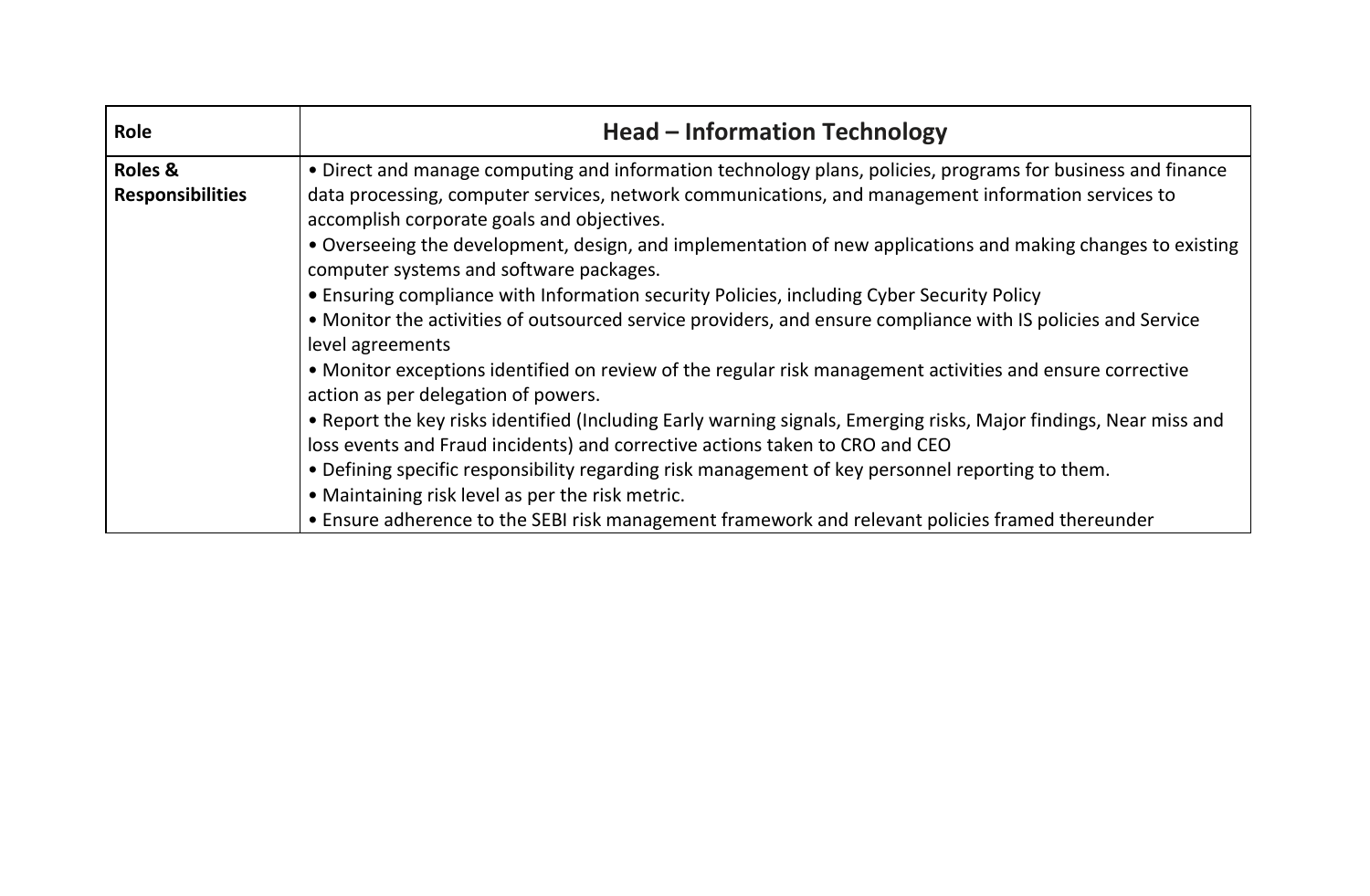| Role                                          | <b>Head – Investor Service Management</b>                                                                                                                                                                                                                                                                                                                                                                                                                                                                                                                                                                                                                                                                                                                                                                                                                                                                                                    |
|-----------------------------------------------|----------------------------------------------------------------------------------------------------------------------------------------------------------------------------------------------------------------------------------------------------------------------------------------------------------------------------------------------------------------------------------------------------------------------------------------------------------------------------------------------------------------------------------------------------------------------------------------------------------------------------------------------------------------------------------------------------------------------------------------------------------------------------------------------------------------------------------------------------------------------------------------------------------------------------------------------|
| <b>Roles &amp;</b><br><b>Responsibilities</b> | • To Guide, plan and ensure world class service delivery by the R & T Agent to our investors and intermediaries as<br>per SLA, in compliance with regulatory requirements, ensure process efficiencies and laid down processes<br>• Supervise the operations including those of the R&T at all UFCs / OPAs of UTI MF in all Regions across India<br>through Regional Operations Coordinators.<br>• To promptly attend to Investor Complaints and Grievances.<br>. Report the key risks identified (Including Early warning signals, Emerging risks, Major findings, Near miss and loss<br>events and Fraud incidents) and corrective actions taken to Head-Operations, CRO and CEO<br>. Defining specific responsibility regarding risk management of key personnel reporting to them.<br>• Maintaining risk level as per the risk metric.<br>Ensure adherence to the SEBI risk management framework and relevant policies framed thereunder |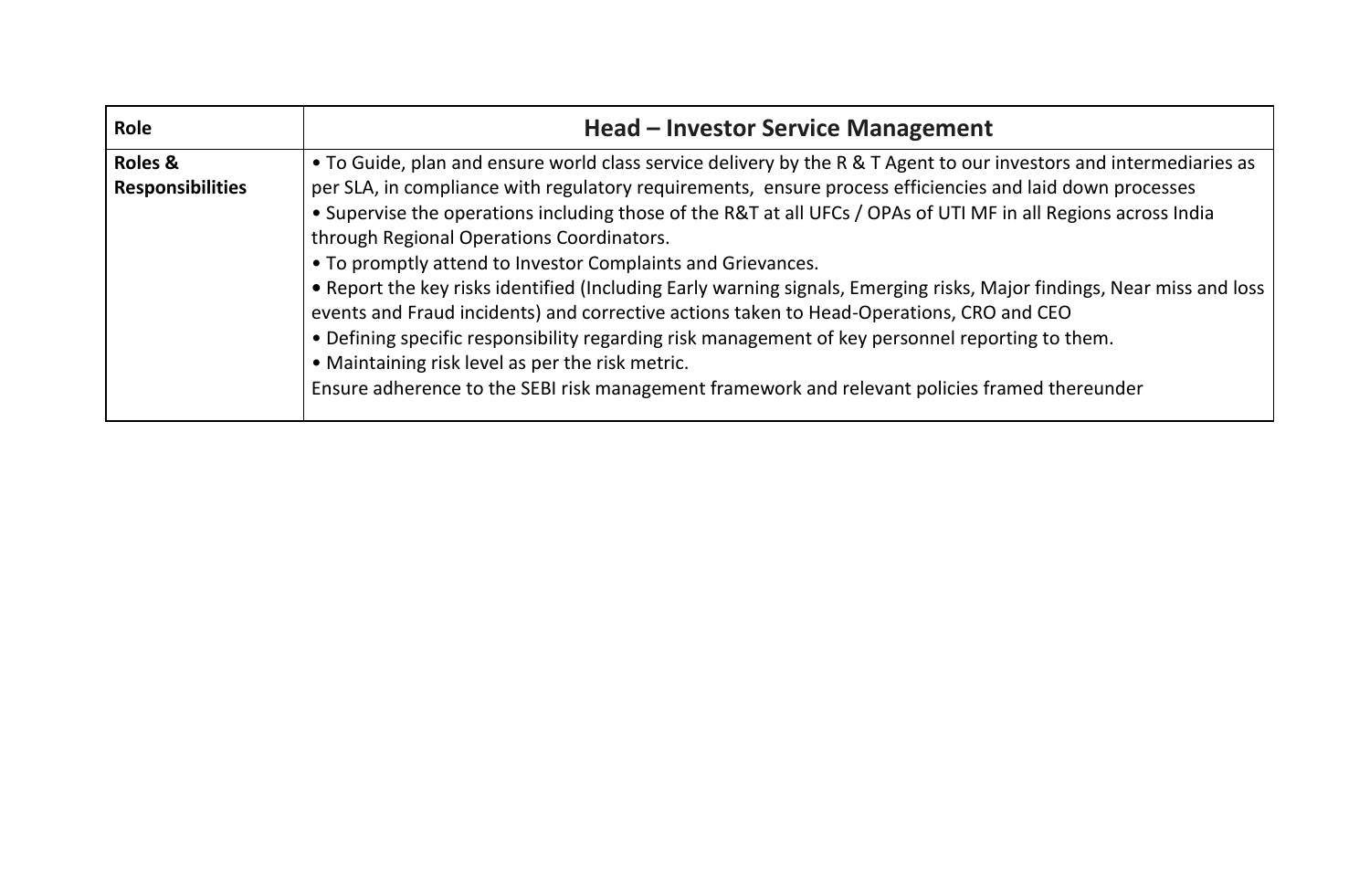| Role                    | <b>Head - Fund Accounts</b>                                                                                         |
|-------------------------|---------------------------------------------------------------------------------------------------------------------|
| <b>Roles &amp;</b>      | • Handling the Fund accounting operation of UTI Mutual Fund Schemes in a most efficient and cost effective          |
| <b>Responsibilities</b> | methods.                                                                                                            |
|                         | • Handling the treasury and market operation (back office) including trade settlements.                             |
|                         | • Handling Statutory auditors, SEBI and Internal and concurrent audits, System Audit, SEBI audit. All Banking       |
|                         | arrangement with respect to mobilization under UTI Mutual Fund Schemes and payment to Unit Holder.                  |
|                         | • Review the internal controls implemented and suggest improvement to minimize both unintentional and               |
|                         | intentions errors/actions                                                                                           |
|                         | • Monitor exceptions identified on review of the regular risk management activities and ensure corrective action    |
|                         | . Report the key risks identified Report the key risks identified (Including Early warning signals, Emerging risks, |
|                         | Major findings, Near miss and loss events and Fraud incidents) and corrective actions taken to the Head-            |
|                         | operations, CRO and CEO.                                                                                            |
|                         | • Monitor the activities of outsourced service providers, including custodian and bankers                           |
|                         | • Formulate, review and periodically provide inputs to update the RCSA for key risks and controls, and perform      |
|                         | and report outcomes of periodic testing of the RCSA to CRO                                                          |
|                         | • Ensure adherence to the SEBI risk management framework                                                            |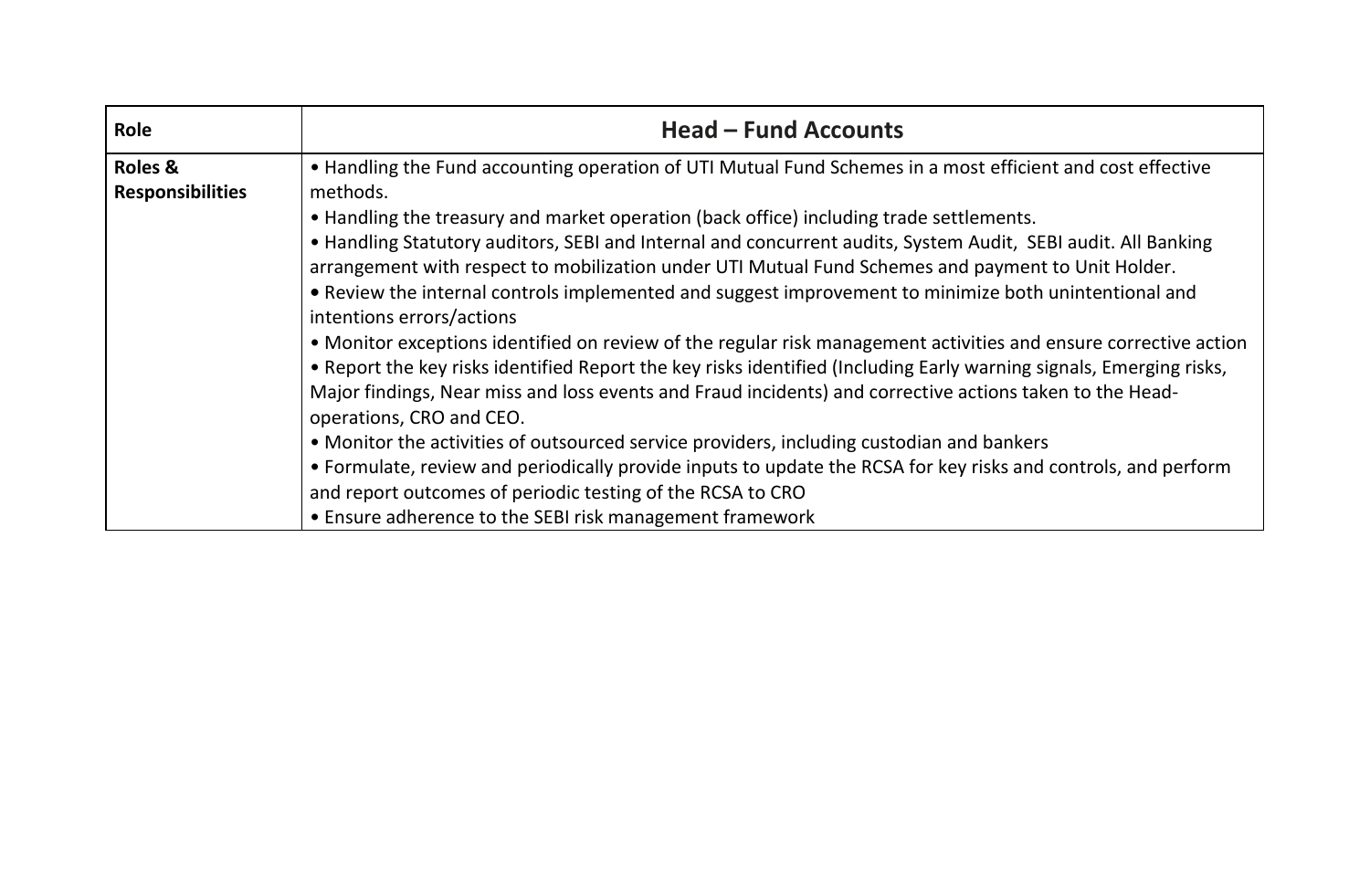| Role                    | EA to CEO & Head of Corporate Strategy & Communications & Investor Relations                                      |
|-------------------------|-------------------------------------------------------------------------------------------------------------------|
| <b>Roles &amp;</b>      | • To provide support in developing the CEO's overall corporate strategy and plans along with the various          |
| <b>Responsibilities</b> | Business Heads and supporting the CEO in day to day working.                                                      |
|                         | • Design corporate communication strategy and ensuring consistency in content and method in internal and          |
|                         | external communication                                                                                            |
|                         | • Monitor exceptions identified on review of the regular risk management activities and ensure corrective action  |
|                         | as per delegation of powers.                                                                                      |
|                         | • Report the key risks identified (Including Early warning signals, Emerging risks, Major findings, Near miss and |
|                         | loss events and Fraud incidents) and corrective actions taken to CRO and CEO                                      |
|                         | . Defining specific responsibility regarding risk management of key personnel reporting to them.                  |
|                         | • Maintaining risk level as per the risk metric.                                                                  |
|                         | • Ensure adherence to the SEBI risk management framework and relevant policies framed thereunder                  |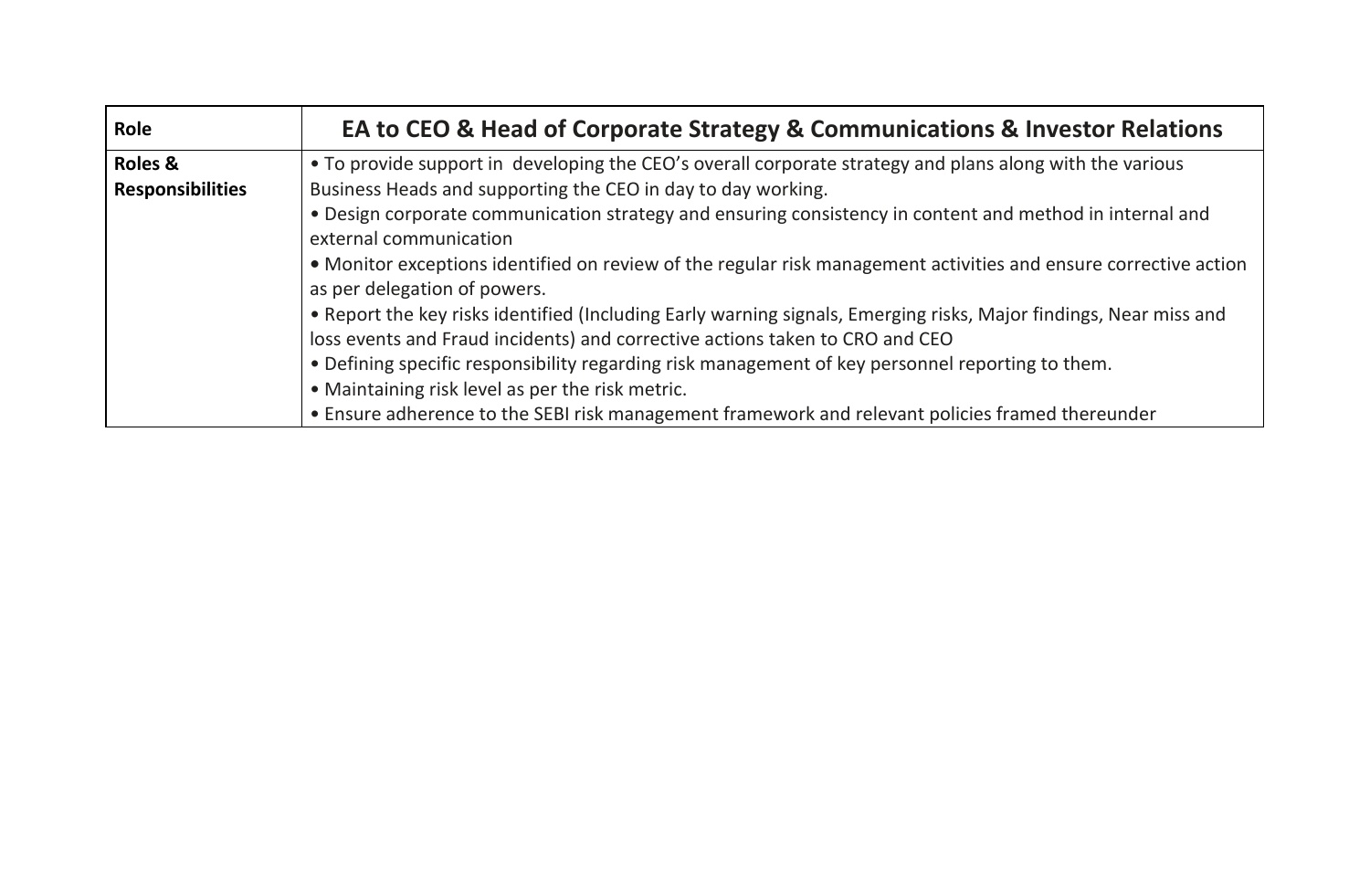| Role                    | <b>Company Secretary</b>                                                                                                                                                                    |
|-------------------------|---------------------------------------------------------------------------------------------------------------------------------------------------------------------------------------------|
| Roles &                 | • To guide company directors about the day-to-day management of their organizations, including compliance                                                                                   |
| <b>Responsibilities</b> | with legal and statutory requirements.                                                                                                                                                      |
|                         | • To hold a strategic position at the heart of governance operations within an organization and act as a point of<br>communication between the board of directors and company shareholders. |
|                         | • Monitor exceptions identified on review of the regular risk management activities and ensure corrective action<br>as per delegation of powers.                                            |
|                         | . Report the key risks identified (Including Early warning signals, Emerging risks, Major findings, Near miss and                                                                           |
|                         | loss events and Fraud incidents) and corrective actions taken to CRO and CEO                                                                                                                |
|                         | . Defining specific responsibility regarding risk management of key personnel reporting to them.                                                                                            |
|                         | • Maintaining risk level as per the risk metric.                                                                                                                                            |
|                         | • Ensure adherence to the SEBI risk management framework and relevant policies framed thereunder                                                                                            |